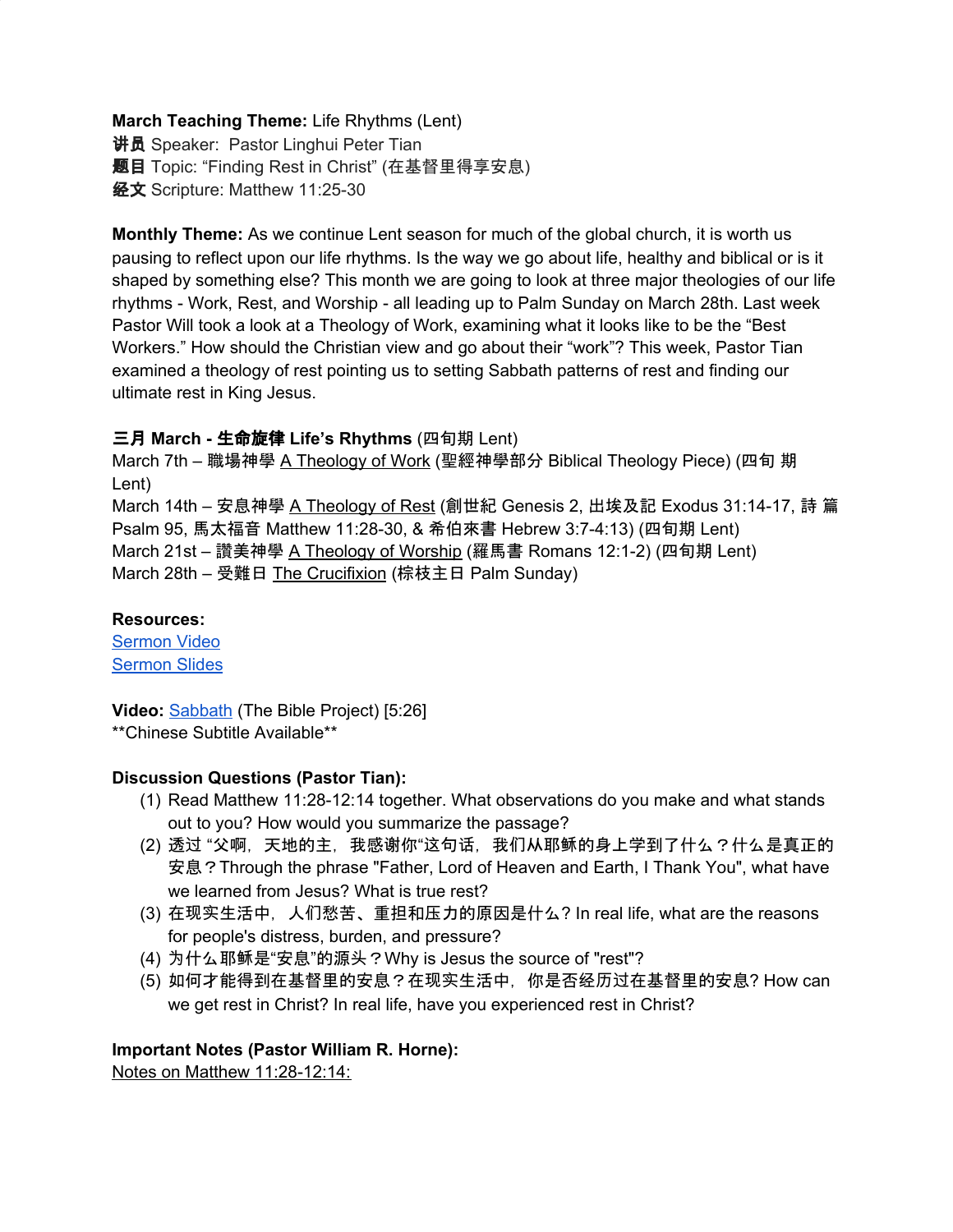- Jesus was not doing away with the concept of Sabbath; rather, he was defining what it truly meant. The purpose of the Sabbath was mercy and harmony or wholeness, not legalism. Thus our Sabbath practices should be characterized by things that bring us joy, relief, and rest - focusing us back on who God is and who we are.
- Though there is a lot of freedom in how Sabbath rest looks for each of us and for each community, it is best practiced by blocking out 24 hours of full rest without the pressures of performance, productivity, or work. It could be helpful to talk with your family and see if there is a way you all can strategize a family Sabbath weekly. Remember, everything is better in community (even if community sometimes makes things more difficult).
- Most modern English readers hear "yoke" and think of an egg yolk. Make sure they understand that a "yoke" is traditionally a wooden beam that puts two oxen together to maximize their power output in pulling a plow. Here is a [picture](https://www.google.com/search?q=oxen+yoke&safe=active&sxsrf=ALeKk03lciLAo3N8nKzmUXDUqYNvgcQVvw:1614284307968&source=lnms&tbm=isch&sa=X&ved=2ahUKEwisrfjV7YXvAhWEY80KHY8rAY4Q_AUoAXoECCEQAw&biw=1440&bih=850#imgrc=YCyaU5X_mSf3pM) :) This helps us understand the picture Jesus is painting, that we can share our burdens with Jesus, who will make the "work" of life, light.

#### *Why should we practice keeping a Sabbath day?*

- The interruption of Sabbath, calls us to not fall to the idolatry of "worshiping the creature" rather than the Creator," as Paul tells us in Romans 1. Our identity is not found in what we produce or the achievements we accomplish but in Christ alone, who is our provider. When we stop to appropriately rest, we re-centering our identity where it needs to be trust in God and not in our own efforts. God is our provider, the source of our life, and where we find our true identity. (Read the story in Exodus 16:1-36 where Israel observed its first Sabbath in the wilderness where food and resources were scarce. In their taking a Sabbath rest, they were placing their trust in God as their provider.)
- Practicing regular Sabbath rest, in a world of endless work, is also an act of faith that points others to our Ultimate Rest to come when King Jesus returns. Like so much of the Christian life, we are empowered through the Holy Spirit to make spaces that give us a "glimpse of heaven on earth." Practicing Sabbath similarly gives us that glimpse of how things are supposed to be and will be when we experience rest instead of weariness. (Remember the work of Culture-Making will still exist in the New Heaven and the New Earth, but it will be characterized by "rest").
- *Bonus:* Multiple studies have shown that those who take Sabbath rest and operate by a healthy work-rest pattern, have increased production in their work. This isn't why we practice Sabbath but a little added bonus we receive with it.

#### **Sermon Summary (Elder Yin):**

在基督里得享安息 田传道,3/14

"那时,耶稣说:「父啊,天地的主,我感谢你!因为你将这些事向聪明通达人就藏起来,向婴孩 就显出来。 父啊,是的,因为你的美意本是如此。 一切所有的,都是我父交付我的;除了父,没 有人知道子;除了子和子所愿意指示的,没有人知道父。 凡劳苦担重担的人可以到我这里来,我 就使你们得安息。 我心里柔和谦卑, 你们当负我的轭, 学我的样式;这样, 你们心里就必得享安 息。 因为我的轭是容易的,我的担子是轻省的。」"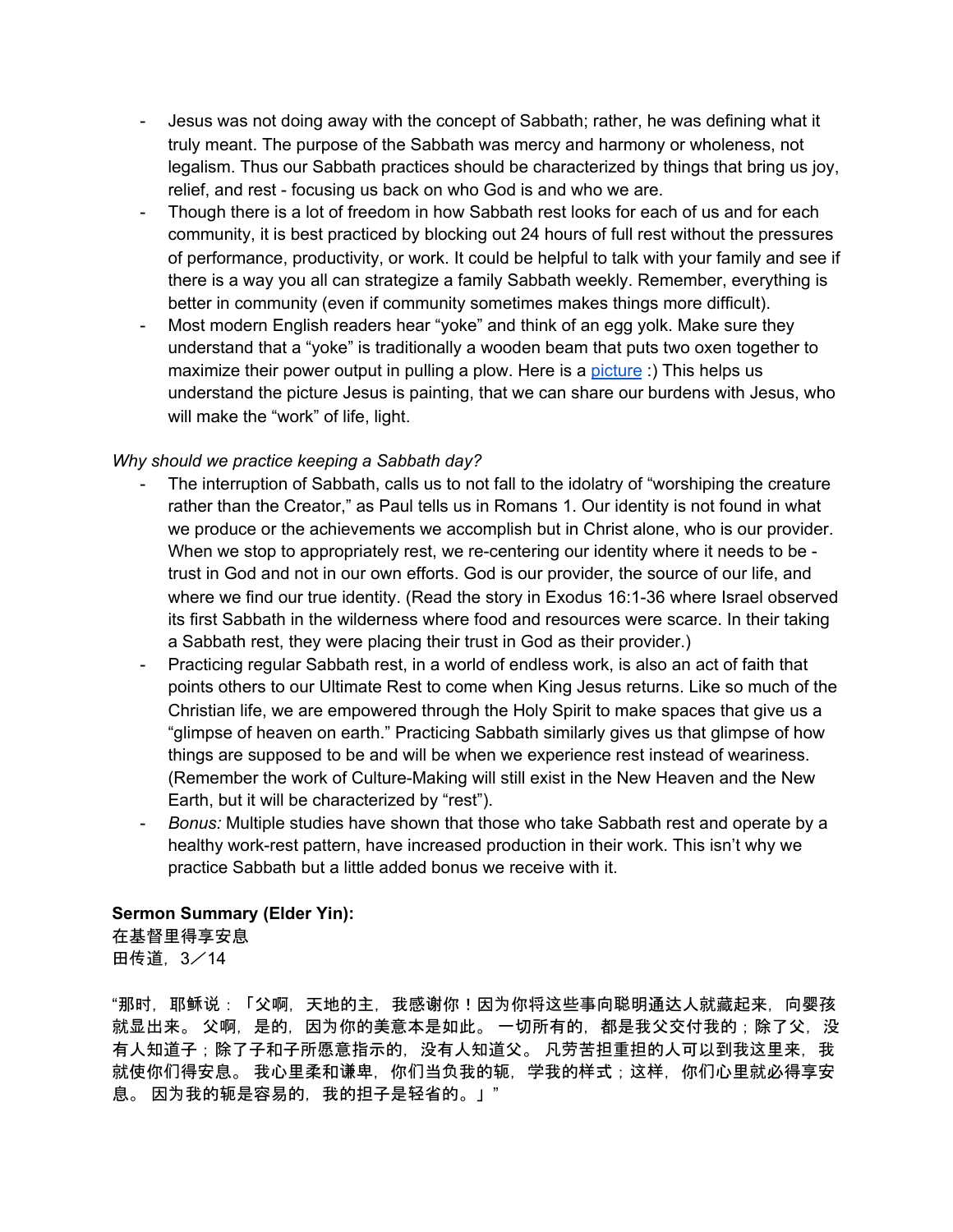马太福音 11:25-30

这世界人很忙,怕不努力被落后,科技带来很多方便,但现在人比以前更忙,神旨意要我们晚上 和周六休息,忙使我们化少时间和神和家人朋友。人之间关系变谈了。有没有当有需要时不知问 谁帮助。神教导我们要休息,纪念安息日成为圣日。懂得安息,什么是安息?安息和信仰?

一,理解安息的真实含义,

太11:3 约翰觉得耶稣来审判,"问他说:「那将要来的是你吗?还是我们等候别人呢?」"。但 v5,"就是瞎子看见, 瘸子行走, 长大麻风的洁净, 聋子听见, 死人复活, 穷人有福音传给他 们。"耶稣祂来为了病,贫穷的,而不是审判。约翰不知道耶稣的身份。但那时没人要听耶稣的话 ,太11:17,没有要听耶稣的道,只关心自己的益处,

在太11:20,行异能和那些人终不悔改。耶稣说这些百性得到比所多马人有更多的恩典。这些人虽 得恩典但总不悔改,审判时也依得恩典而没反应也是罪。

虽然在那时没人听耶稣,表面上看,事工很不顺利,但耶稣的祷告是,主啊我感谢你,没有被环 境影响。因为和父神相连。

什么是安息?安息是在困境中有平安,感谢。安息本意:停止,休息,享受与上帝的同在

白天工作,晚上仃下来,安息又指休息,神命令要守安息日成圣日,圣日是生命和灵命的休息, 不指什么都不做,而是在神里面和神连接。安息也有享受神的同在。耶稣见逆境中没放弃而是忠 心于神,真安息是在困境中在神中得平安。

二,安息的源头-耶稣基督

太11:27 "一切所有的,都是我父交付我的;除了父,没有人知道子;除了子和子所愿意指示的 ,没有人知道父。"

遵神旨意,就和神有好关系。强调安息,且更重要和主的关系。来到主面前的就能得休息,就和 神有好的关系。现在经十字架,我们每一位都能和神有关系。

来4:9-11:"这样看来,必另有一安息日的安息为 神的子民存留。 因为那进入安息的,乃是歇 了自己的工,正如 神歇了他的工一样。 所以,我们务必竭力进入那安息,免得有人学那不信从 的样子跌倒了。"

以色列人不跟神就得不到安息,而进不了迦南地。所以信耶稣是能带我们与神同在。这种安息就 是十字架下的安息。真的安息是和神同在。这安息每一个接受耶稣的都能得。

三,在基督里得享安息

所有有担子的信徒。很多人觉得从出生到死亡,充满着压力,3岁开始,考大学,找工作压力, 50-70养儿到老。面对压力,我们想如何解决压力。人面对压力就自我保护。封闭自己,也得不到 安息。有人就寻求活在虚拟的世界中。和手机交流,甚至在家人吃饭时。有人通过遊戏找安息, 有些寻毒品,性,狂欢来忘记现实的世界,这同样也得不到安息。

最好的办法就是来到主的面前,凡劳苦担重担的,"凡"指所有接受主的人,如你是贫穷,耶稣生 在马槽,比你更贫穷,你被离弃,耶稣更是,你的苦难,耶稣都经历过,祂能理解你的苦难。如 果你富有,耶稣是创造财富的神,你再有荣耀,你的荣耀比不过神,"凡"又指所以有困难的人 ,来到耶稣的面前,就是指来到神的话语中,参与祷告会,参与教会学习圣经,大家一起走,走 得有力且走得远。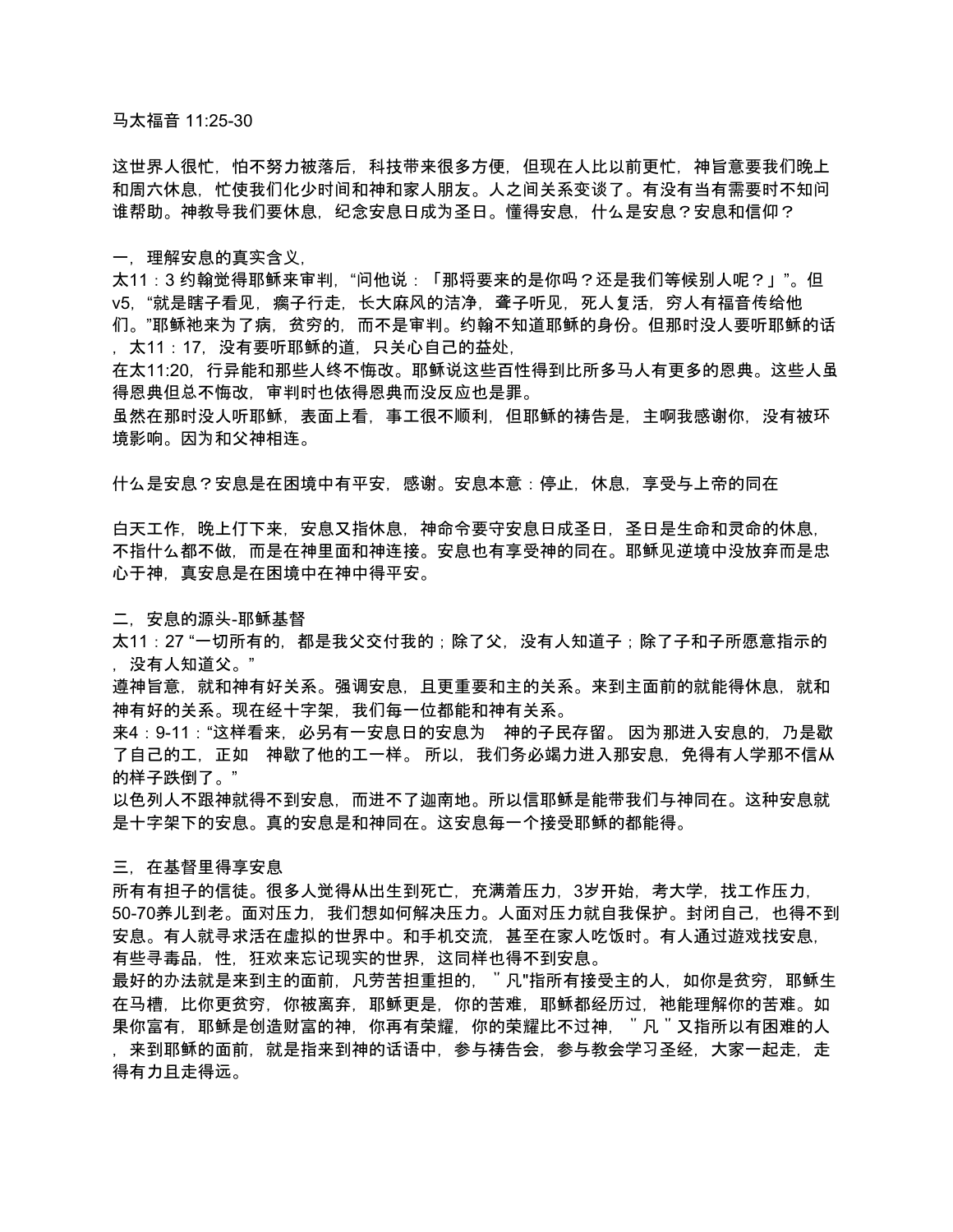# 结语 神没答应在这世界上一切美好当神答应我在祂里面有美好。在神的话语中真得安息。

Find Rest in Christ Peter Tian Mathew 11:25-30

"At that time Jesus said, "I praise you, Father, Lord of heaven and earth, because you have hidden these things from the wise and learned, and revealed them to little children. "All things have been committed to me by my Father. No one knows the Son except the Father, and no one knows the Father except the Son and those to whom the Son chooses to reveal him. "Come to me, all you who are weary and burdened, and I will give you rest. Take my yoke upon you and learn from me, for I am gentle and humble in heart, and you will find rest for your souls. For my yoke is easy and my burden is light."" Matthew 11:25-30 NIV

Our current busy life, w/ work, children, family etc

Past 100 year, tremendous technology, shorten our time spending in the travel, working

projects, but why today people are busier than the old era?

God's will, rest in the 7th day, work in the day rest at night

So busy , we also sacrifice our time with our lord

And human relationships are weaken

Psalms 46:10 be still and know that I am God

Exodus 20:8 remember the sabbath day by keeping it holy

God wants us to know how to rest

1. Understand the true meaning of "rest"

The "then" in Matt 11:25 was when John the Baptist, doubted the identity of Jesus

Even when he saw w his own eyes, the spirit fell on Jesus, and heard God say "this is my son"? He thought Jesus came to judge the world w fire, instead he healed the sick and the good news proclaimed to the poor

For the same reason, the world rejected Jesus

They only cared about their own benefits, not the kingdom news

If the miracles Jesus performed, were to people in Sodom and Gomorrah, they would have repented

People received so much blessings, yet didn't respond to the grace; neither repent Yet, Jesus still praise Father in heaven.

Can you still praise God when facing adversity? Impact by the negative situation?

Rest=Thankfulness, peace and hope in God, regardless of situation Rest:

1)be still, rest our body and mind; work in the day time, rest in the night time

2)Rest, sabbath day is holy day, a day gives to the lord. Not just physical body, but spiritual body. Today is Sunday, the lord's day, the resurrection day